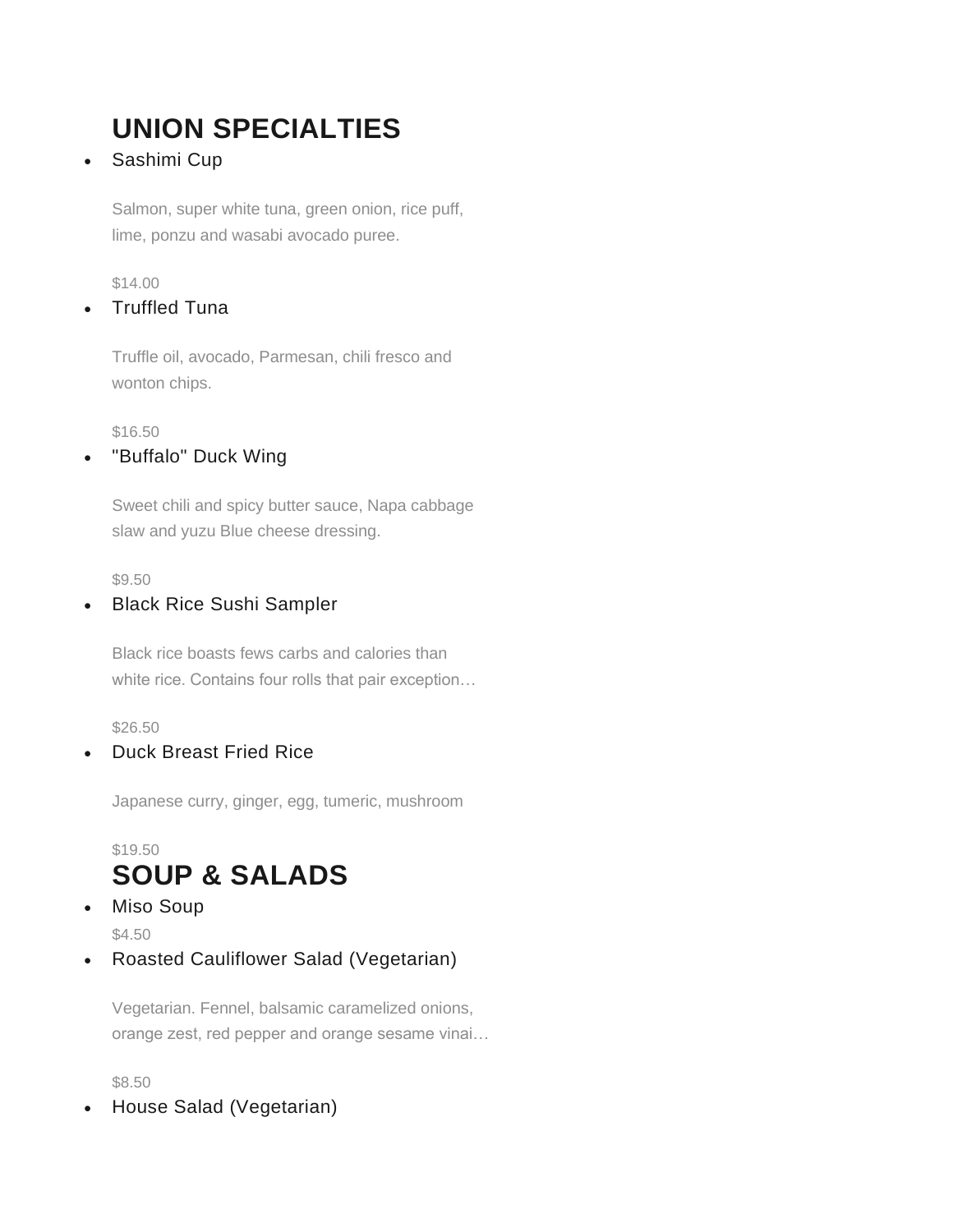Vegetarian. Baby arugula, tomato, frisee, red onion, tofu, croutons, micro-greens and yuzu dressing.

\$7.50

### • Mushroom Salad (Vegetarian)

Vegetarian. Shiitake, oyster mushrooms, baby arugula, tomato, onion, pickled onion and garlic-s…

\$8.50

- Seaweed Salad \$5.50 **HOT KITCHEN**
- Crispy Calamari

Arugula salad, sweet chili sauce.

\$14.50

• Pork Cutlet

Tonkatsu sauce and arugula salad.

\$12.50

• Tempura Plate

Shrimp and assorted vegetables.

# \$11.50 **RAMEN + NOODLES + RICE**

Seafood Ramen

shimp, mussels, crispy calamari, pickled fresno, napa cabbage, green onion, crispy onion, miso, s…

\$17.50

• Mushroom Ramen (V)

Vegetarian. Shiitake, enoki, oyster mushroom, tofu, onion, seaweed, gobo sesame oil, pickled chili.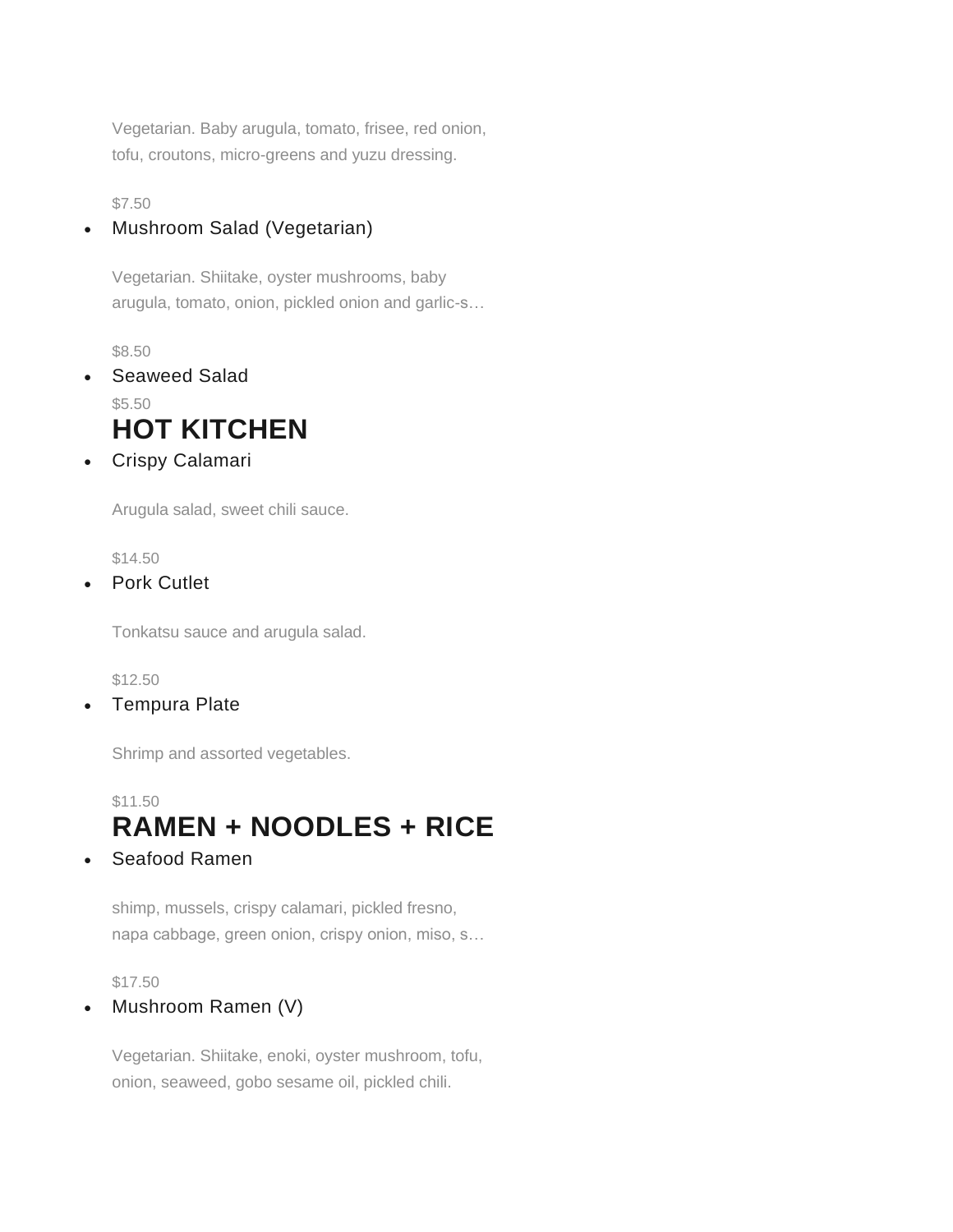\$14.50

• Unagi Don

Barbecued eel over rice with vegetables.

\$16.50

• Katsu Don

Berkshire cutlet, egg, onion and shiitake.

\$14.50

• Duck Yaki Soba

Egg noodles, ginger, cabbage, bell pepper, green onion, bonito, seaweed and mustard-tonkatsu sa…

# \$16.50 **ROBATA GRILL**

• Lamb Chops

2 pieces. Ginger-soy and baby arugula. Two per order.

\$13.50

**Beef Filet** 

Ginger soy.

\$7.50

• Chicken Thigh

Japanese curry.

\$5.50

• Pork Belly

Frisée, arugula, radish, onion, guava vinaigrette

\$9.50

• Spare Rib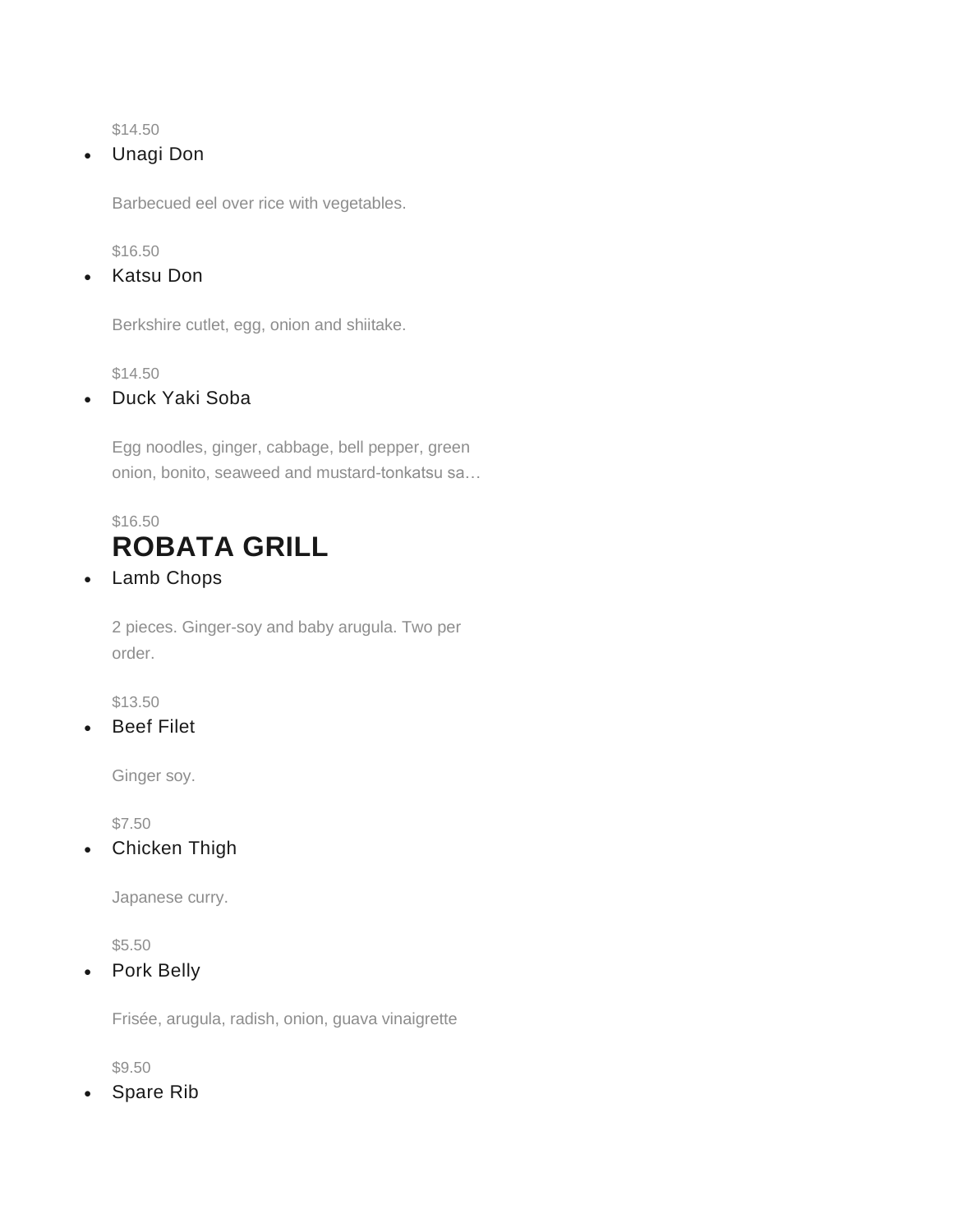Miso and house tonkatsu.

\$9.50

• Shiitake Mushroom (Vegetarian)

Miso.

# \$5.50 **NIGIRI & SASHIMI**

• Salmon

Two pieces per order.

\$8.50

• Tuna

Two pieces per order.

\$9.50

• Yellowtail

Two pieces per order.

\$9.50

• Marinated Salmon

Two pieces per order. Marinated in sweet soy.

\$9.50

• Smoked Salmon

Two pieces per order.

\$9.50

• Super White Tuna

Two pieces per order.

\$8.50

**Octopus**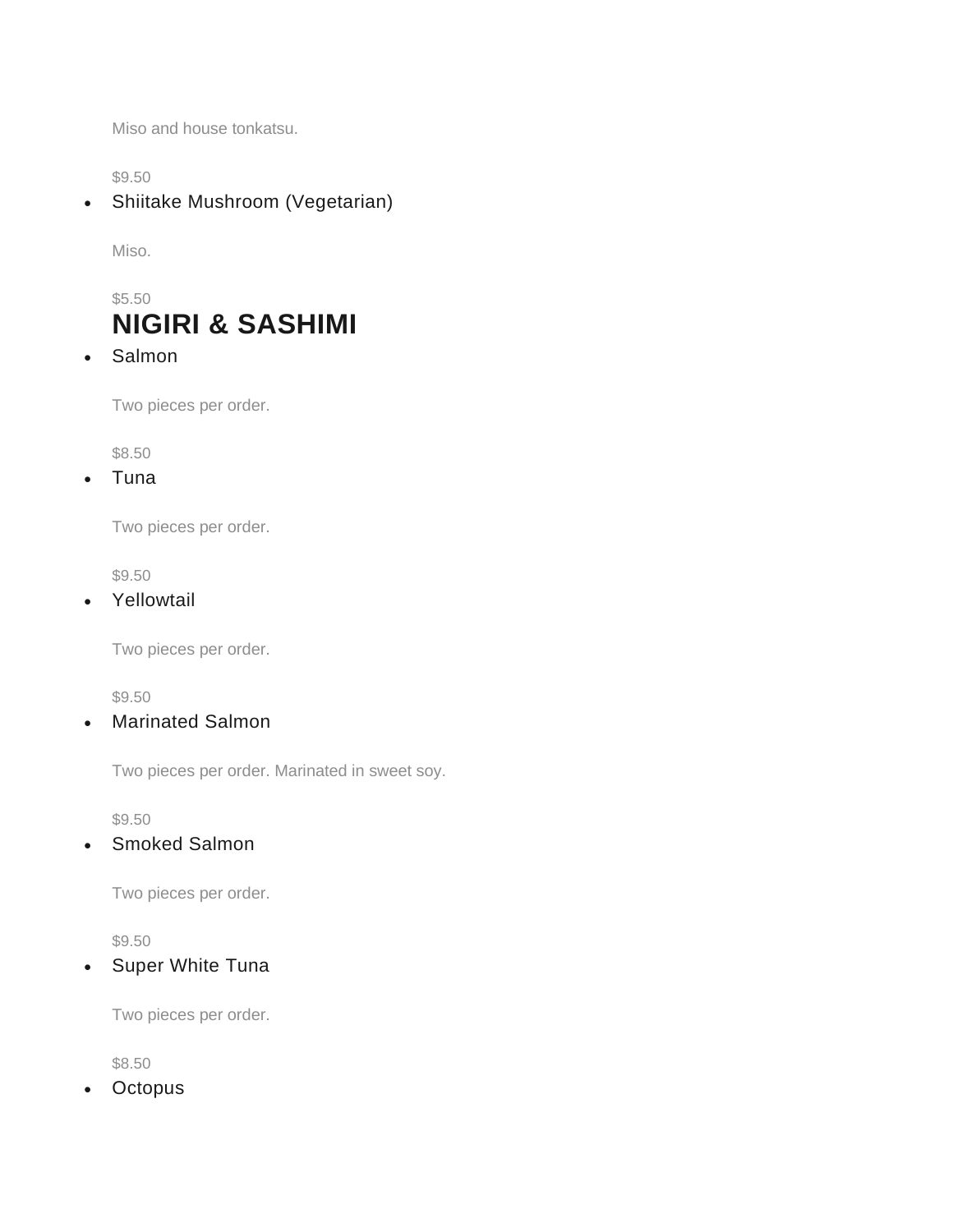Two pieces per order.

\$7.50

• Eel

Two pieces per order.

\$9.50

• Scallop

Two pieces per order.

\$8.50

• Shrimp

Two pieces per order.

\$6.50

• Squid

Two pieces per order.

\$7.50

• Salmon Egg

Two pieces per order.

\$9.50

• Blue Crab

Two pieces per order.

\$7.50

• Smelt Fish Roe

Two pieces per order.

\$5.50

• Flying Fish Roe

Two pieces per order.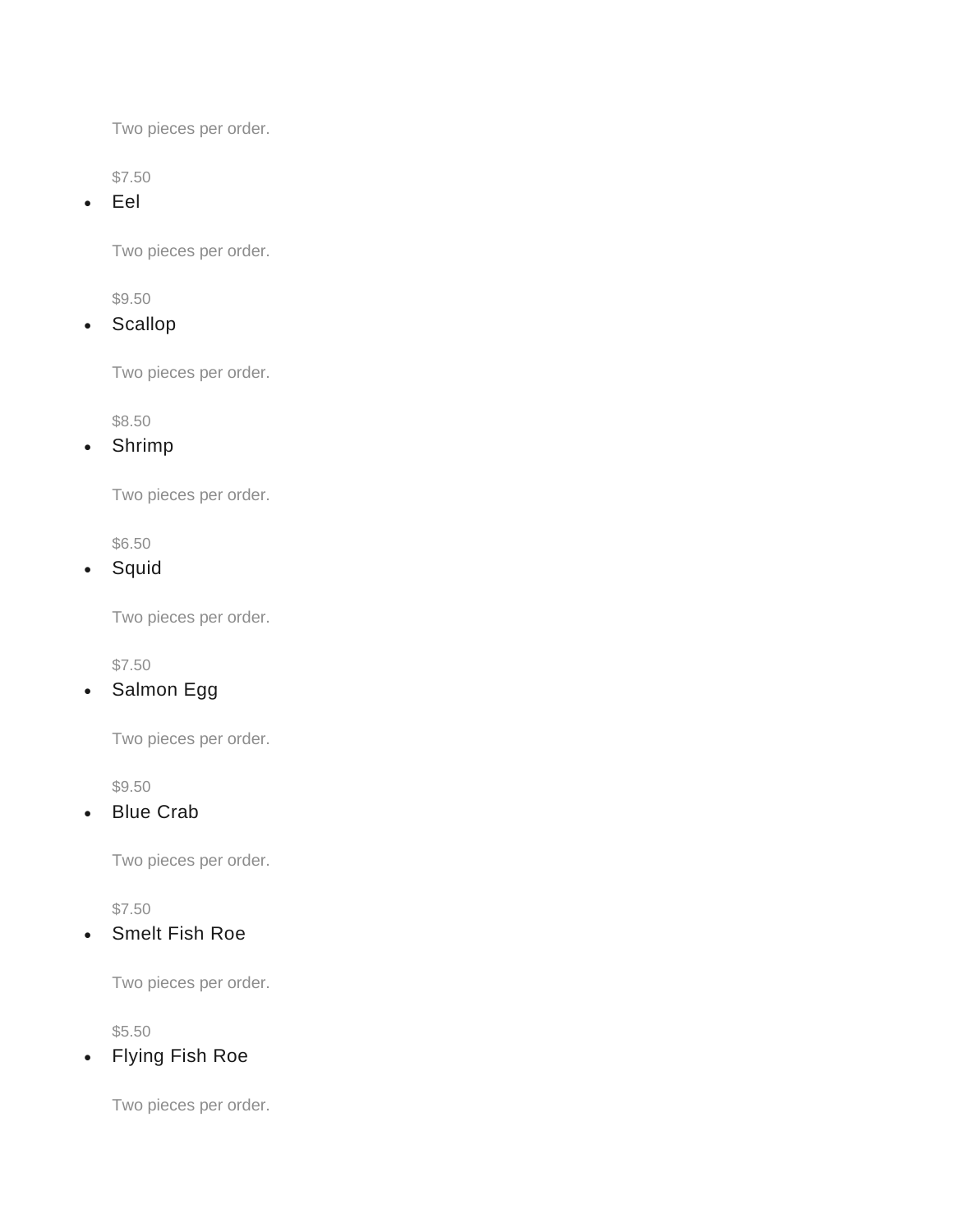# \$7.50 **SUSHI ROLLS**

• Spicy Tuna Roll

8 pieces. Sesame chili oil, masago, tempura flake and mayo.

\$14.50

### • Dragon Roll

8 pieces. Spicy shrimp, eel, avocado, masago, green onion and eel sauce.

\$16.50

### • Classic California

8 pieces. Crab meat, cucumber, masago, and spicy mayo.

\$13.50

## • Rainbow Roll

8 pieces. Eel, hirame, tuna, cucumber and avocado.

\$16.50

### • Shrimp Tempura Roll

10 pieces. Avocado, eel sauce, caramelized onion and masago mayo.

\$16.50

• Negi Hamachi Roll

8 pieces. Yellowtail and scallion.

\$9.50

Spicy Tako Roll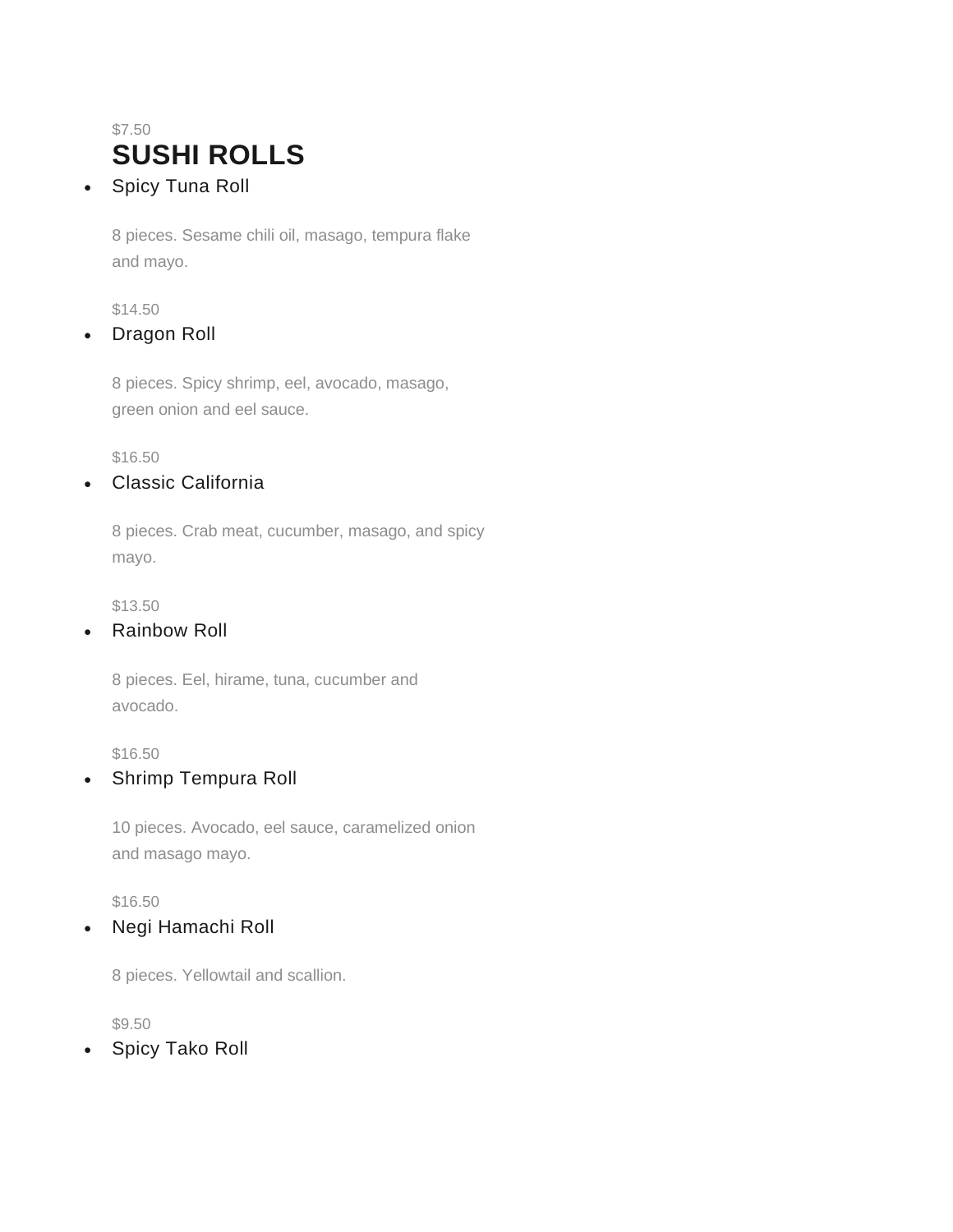octopus, sesame chili oil, massage, mayo, green onion, jalapeño

\$12.50

• Tuna Avocado Roll

8 pieces.

#### \$11.50

### **Black Rice Sampler**

Black rice boasts fews carbs and calories than white rice. Contains four rolls that pair exception…

\$26.50

#### • Pacific Coast Roll

10 pieces. Tuna, yellowtail, fish roe, tempura crumb, jalapeno, cilantro, green onion, cucumber, …

\$18.50

#### • Godzilla Roll

10 pieces. Shrimp tempura, cream cheese, scallion, fish roe, wasabi and spicy mayo, avocad…

\$16.50

#### • Bristol Bay Roll

8 pieces. Alaskan king crab, avocado, grilled asparagus, green onion, masago, chive, uni butter…

\$19.50

#### • Hokkaido Roll

8 pieces. Grilled scallop, avocado, masago-mayo, roasted pepper, jalapeno and cilantro, wrapped in…

\$16.50

• Devon Roll (Vegetarian)